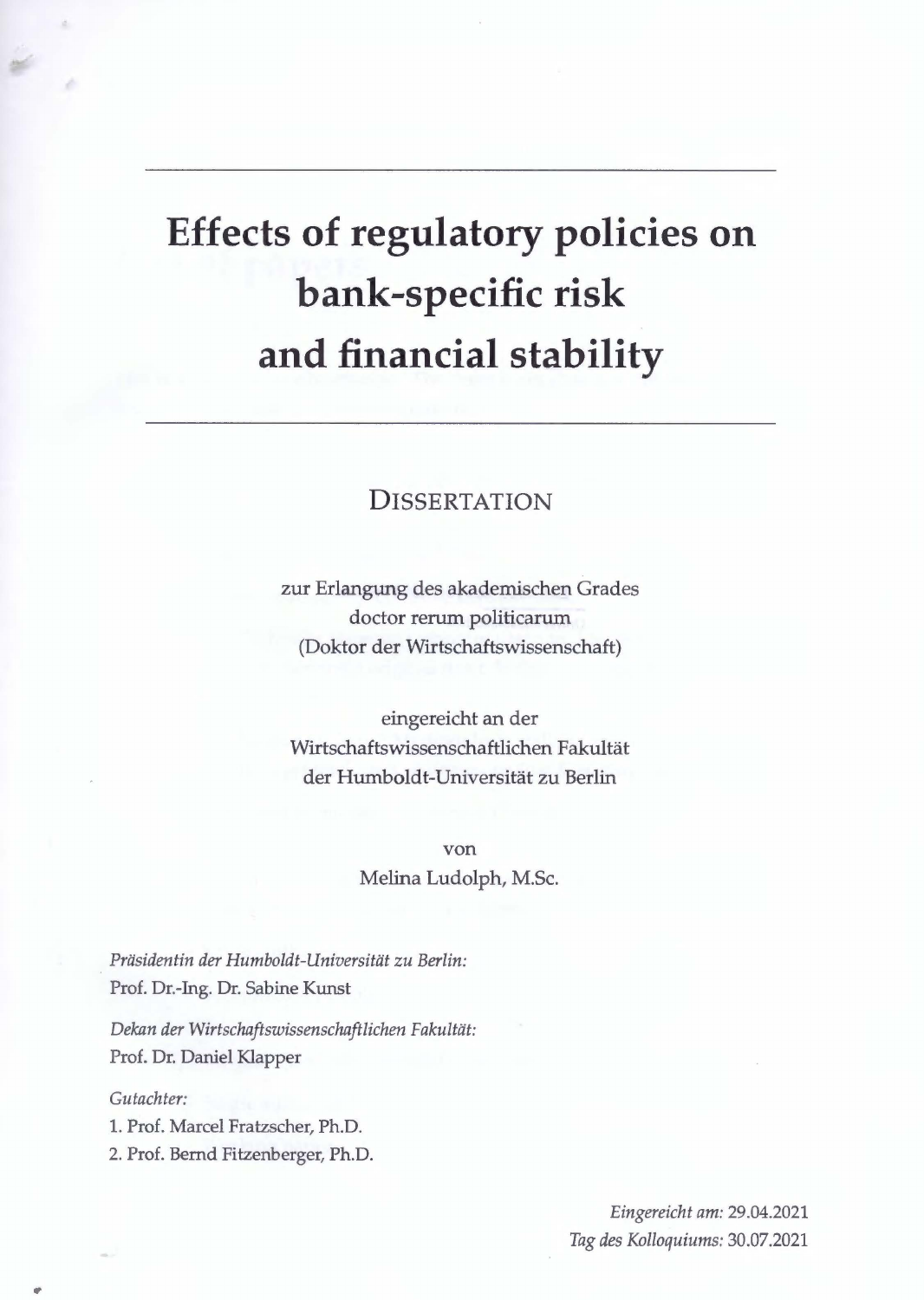## **Contents**

 $\mathcal{C}_{\alpha}$ 

 $\epsilon$ 

| Introduction<br>1 |       |                                                  |                                                                                                                                                                                                    |  |  |
|-------------------|-------|--------------------------------------------------|----------------------------------------------------------------------------------------------------------------------------------------------------------------------------------------------------|--|--|
|                   |       |                                                  | $\overline{7}$                                                                                                                                                                                     |  |  |
| 1.1               |       |                                                  | 7                                                                                                                                                                                                  |  |  |
| 1.2               |       |                                                  |                                                                                                                                                                                                    |  |  |
|                   | 1.2.1 | Bank size and volatility or risk                 | 10                                                                                                                                                                                                 |  |  |
|                   | 1.2.2 |                                                  | 12                                                                                                                                                                                                 |  |  |
| 1.3               |       |                                                  | 13                                                                                                                                                                                                 |  |  |
|                   | 1.3.1 | A power law linking bank size and volatility     | 13                                                                                                                                                                                                 |  |  |
|                   | 1.3.2 |                                                  | 14                                                                                                                                                                                                 |  |  |
|                   | 1.3.3 |                                                  | 15                                                                                                                                                                                                 |  |  |
|                   | 1.3.4 |                                                  | 19                                                                                                                                                                                                 |  |  |
| 1.4               |       |                                                  | 22                                                                                                                                                                                                 |  |  |
|                   | 1.4.1 | Capital regulation and the size-volatility nexus | 22                                                                                                                                                                                                 |  |  |
|                   | 1.4.2 |                                                  | 26                                                                                                                                                                                                 |  |  |
| 1.5               |       |                                                  | 36                                                                                                                                                                                                 |  |  |
| 1.A               |       |                                                  | 38                                                                                                                                                                                                 |  |  |
|                   |       |                                                  | 43                                                                                                                                                                                                 |  |  |
| 2.1               |       |                                                  | 43                                                                                                                                                                                                 |  |  |
| 2.2               |       |                                                  |                                                                                                                                                                                                    |  |  |
|                   | 2.2.1 | Dissemination of information                     | 46                                                                                                                                                                                                 |  |  |
|                   | 2.2.2 |                                                  | 47                                                                                                                                                                                                 |  |  |
|                   | 2.2.3 |                                                  | 48                                                                                                                                                                                                 |  |  |
| 2.3               |       |                                                  | 49                                                                                                                                                                                                 |  |  |
|                   | 2.3.1 |                                                  | 49                                                                                                                                                                                                 |  |  |
|                   | 2.3.2 |                                                  | 50                                                                                                                                                                                                 |  |  |
| 2.4               |       |                                                  | 51                                                                                                                                                                                                 |  |  |
|                   | 2.4.1 | Average treatment effect on the treated          | 52                                                                                                                                                                                                 |  |  |
|                   | 2.4.2 | Measuring abnormal trading                       | 53                                                                                                                                                                                                 |  |  |
|                   |       |                                                  | The nexus between loan portfolio size and volatility<br>Capital regulation and risk-taking<br>Measuring bank-level volatility, size and overall conditions<br>MiFID II and analyst recommendations |  |  |